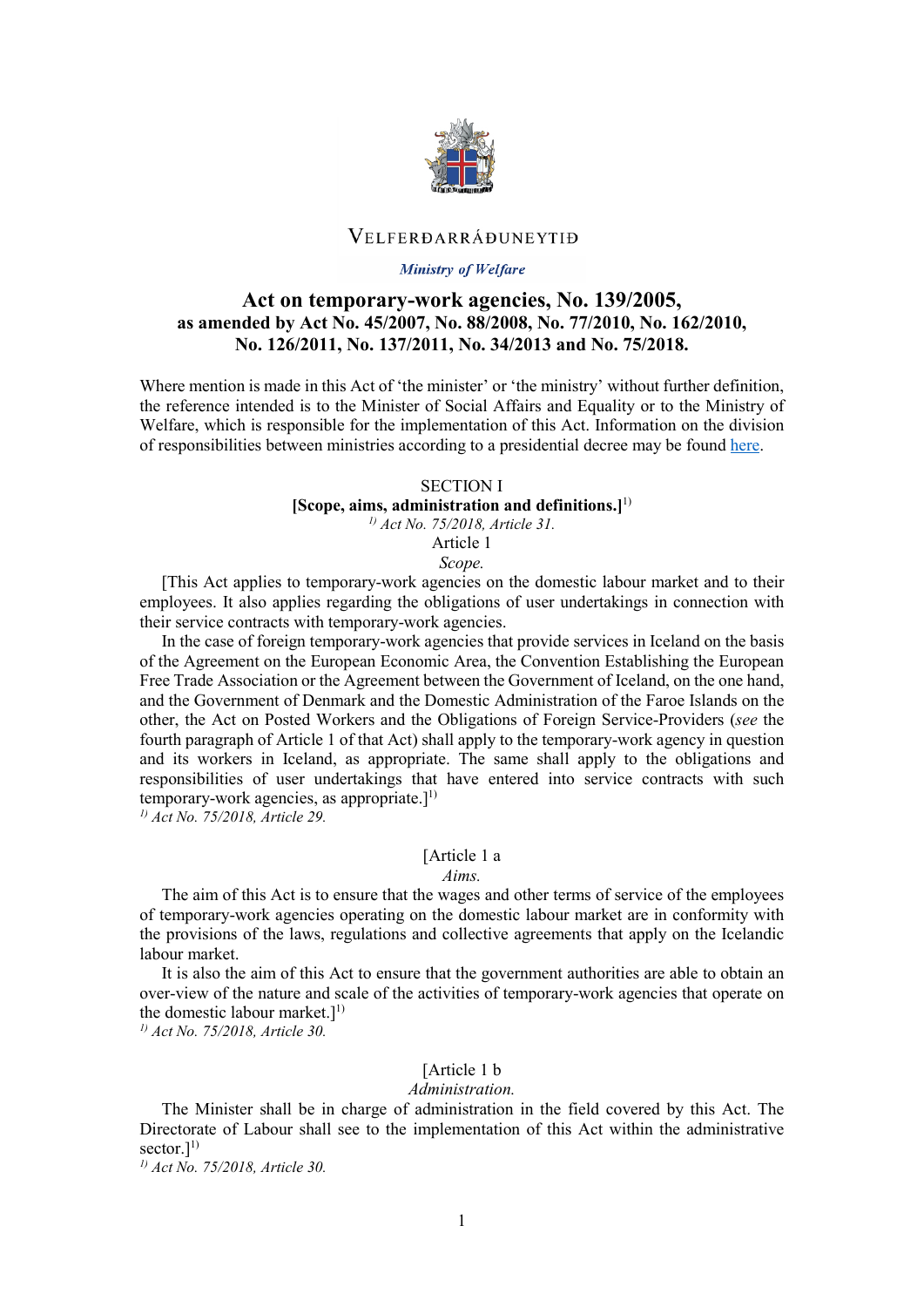# [Article 1 c]

# *Definitions.*

The following terms are used in this Act as defined below:

- 1. *User undertaking*: A user undertaking is an individual, company, public entity or other party that engages in business operations and has, on the basis of a service contract in accordance with indent 4, hired a worker from a temporary-work agency, in return for a fee, to carry out temporary work at its workplace and under its direction.
- 2. *Worker*: A temporary agency worker is any person who is engaged by a temporarywork agency and is hired out, in return for a fee, to a user undertaking under a service contract in accordance with indent 4.
- 3. *Temporary-work agency*: A temporary-work agency is a self-employed individual or company which, under a service contract in accordance with indent 4, hires out its workers, in return for a fee, to carry out work at the workplace of a user undertaking and under its direction.
- 4. *Service contract*: A service contract is a contract between a user undertaking and a temporary-work agency stating that the user undertaking is to hire a specific worker or specific workers for a certain length of time from the temporary-work agency, in return for a fee, in order to carry out work at its workplace and under its direction. $]^{1}$

*1) Act No. 75/2018, Article 30.* 

# SECTION II **[Obligations and responsibility.]**1)

*1) Act No. 75/2018, Article 37.* 

# Article 2

*Registration.*

Any person wishing to provide temporary-work agency services in Iceland shall notify the Directorate of Labour of this [not later than the same day as the operation commence]<sup>1)</sup> for the first time.

The notification to the Directorate of Labour under the first paragraph shall state the name of [the temporary-work agency, its address and e-mail address and also the name of the person representing the temporary-work agency and his or her e-mail address]. 2) If the temporary-work agency is established in another state in the European Economic Area or in an EFTA state, information shall be provided concerning its [address in its home state and also details of the verifiable establishment of the temporary-work agency in its home state, e.g. materials which testify to its economic activity, including materials from the tax authorities or comparable authorities in its home state, including]<sup>2)</sup> its VAT number or other comparable evidence of its operations, demonstrating that [the temporary-work agency]<sup>2)</sup> functions legally as a temporarywork agency in its home country in accordance with the laws of that country.

The Directorate of Labour shall maintain a register of [temporary-work agencies that have supplied it with information]<sup>2)</sup> under this Act and publish it in an accessible form, [for example on-line. The register shall include, amongst other things, the name of the temporary-work agency and its e-mail address, together with information about its VAT number or another comparable indication of its economic activity in its home state.] $^{2)}$ 

Parties other than those who are on the register at the Directorate of Labour may not provide temporary-work agency services in Iceland.

Temporary-work agencies that are not established in the European Economic Area or in an EFTA state may not provide services in Iceland without becoming established unless this is permitted under agreements to which Iceland is a party.

*1) Act No. 137/2011, Article 1. 2) Act No. 75/2018, Article 32.*

# Article 3

### *Special representatives.*

A temporary-work agency that provides services in Iceland for a total of more than ten working days during each twelve-month period shall have a representative in Iceland. [The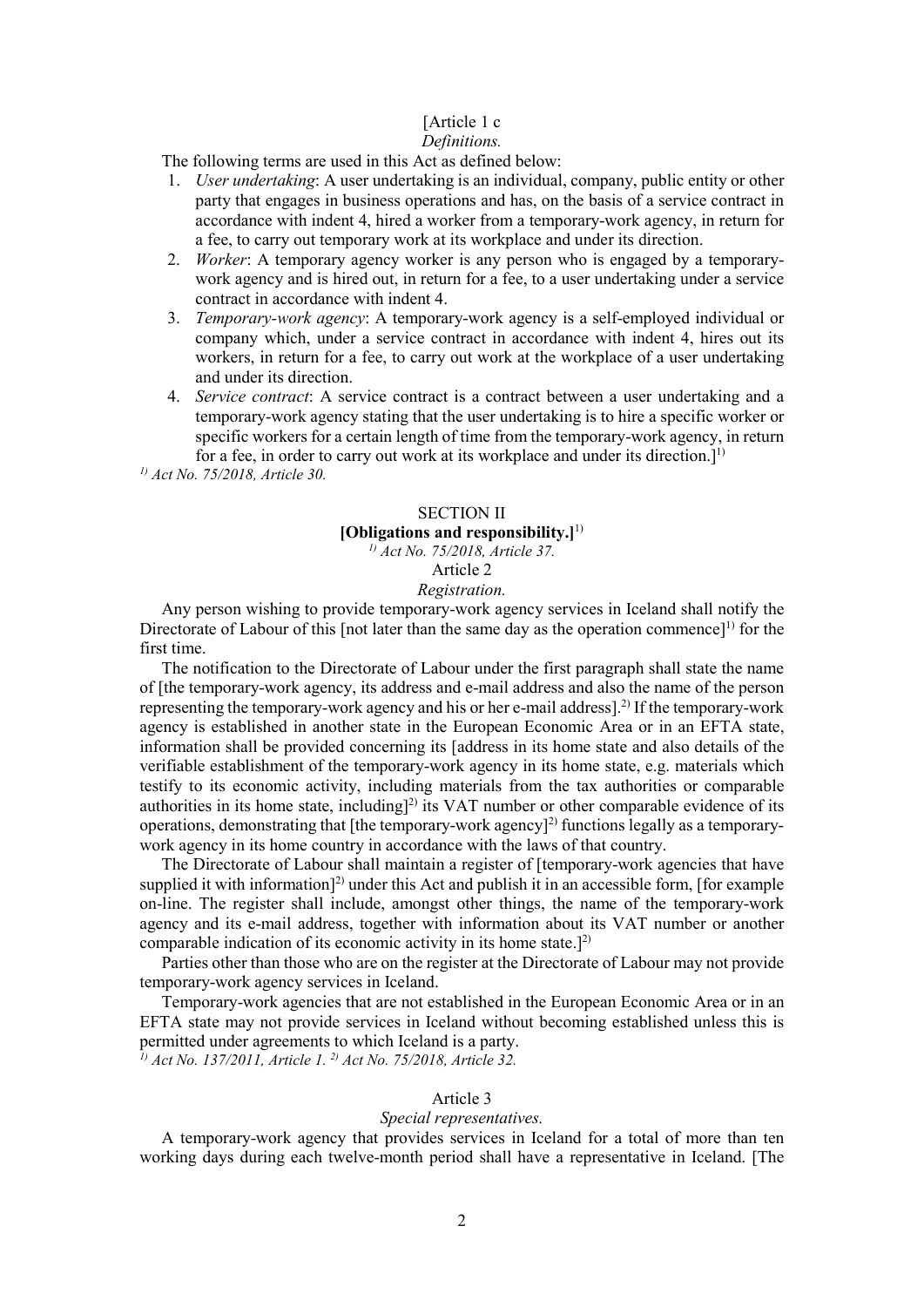representative may be one of the workers of the temporary-work agency who are working in Iceland. $]^{1)}$ 

The temporary-work agency shall inform the Directorate of Labour of the name [and ID number, or date of birth, of the temporary-work agency's representative in Iceland, and also of his or her registered domicile or place of residence in Iceland, and his or her e-mail address]<sup>2)</sup> [not later than the same day as]<sup>1)</sup> [the temporary-work agency's]<sup>2)</sup> operations in Iceland commence. If [the temporary-work agency]<sup>2)</sup> changes its representative while  $[it]^2$  conducts operations in Iceland, it shall report the change without unreasonable delay.

Temporary-work agency's representative [shall represent it and] 3) be responsible for providing the authorities with all information according to this Act, and also information that temporary-work agency is obliged to give under Article 2 of the Employees' Terms of Service and Compulsory Pension Rights Insurance Act, No. 55/1980, with subsequent amendments. Furthermore, he or she shall be authorised to receive decisions by the authorities or, as appropriate, the service of a summons, in a way that is binding in law for the temporary-work agency. These obligations of the representative shall remain in force for twelve months after the operations of the temporary-work agency in Iceland come to an end.  $\ldots$ <sup>1</sup>

*1) Act No. 137/2011, Article 2. 2) Act No. 75/2018, Article 33. 3) Act No. 45/2007, Article 22.*

### Article 4

### *[Obligation to provide information.]*1)

[A temporary-work agency that intends to provide services in Iceland for a total of more than ten working days during each twelve-month period shall provide the Directorate of Labour with the following information [and/or access to materials, as appropriate,]<sup>1)</sup> [not later than the same day as its operations in Iceland commence]<sup>2)</sup> on each occasion. [Amongst other things, the following shall be submitted]: $^{1)}$ 

- 1. A survey of the workers who will be working in Iceland on the temporary-work agency's account, stating their names, dates of birth, addresses in their home country, nationality, [information as to whether the workers in question are covered by social security in their home country]<sup>2)</sup> and their occupational qualifications, where appropriate.
- 2. In the case of foreign workers, information on their dwelling place and the intended [period of work]<sup>1)</sup> of the workers [of the temporary-work agency]<sup>1)</sup> in Iceland.
- 3. The validity of workers' work permits in the home country in the case of workers who are not nationals of Member States of the European Economic Area or EFTA States or the Faroe Islands.
- 4. The name of the user undertaking and its ID number or other comparable means of identification.
- 5. [Copies of the employment contracts of the workers who are to work for the temporarywork agency in Iceland.]<sup>1)</sup>
- 6. Any other information that may be requested by the Directorate of Labour, such as copies of service contracts and employment contracts, in order to establish that the temporary-work agency does demonstrably provide a service under Article 36 of the Agreement on the European Economic Area, the Convention establishing the European Free Trade Association or the Agreement between the Government of Iceland on the one hand and the Government of Denmark and the Domestic Administration of the Faroe Islands on the other hand, and that the workers are employees of the temporarywork agency, and also a copy of the service contracts and employment contracts.

[A temporary-work agency that does not intend to provide services in Iceland for a total of more than ten working days in any twelve months, yet provides services in Iceland for a longer period, shall provide the Directorate of Labour with information and/or access to materials, as appropriate, in accordance with the first paragraph, not later than on the eleventh working day that its services have lasted in Iceland on each occasion.]<sup>1)</sup>

The Directorate of Labour shall issue the temporary-work agency with a written confirmation that it has received the materials under [indents 1–6 of the first paragraph, and the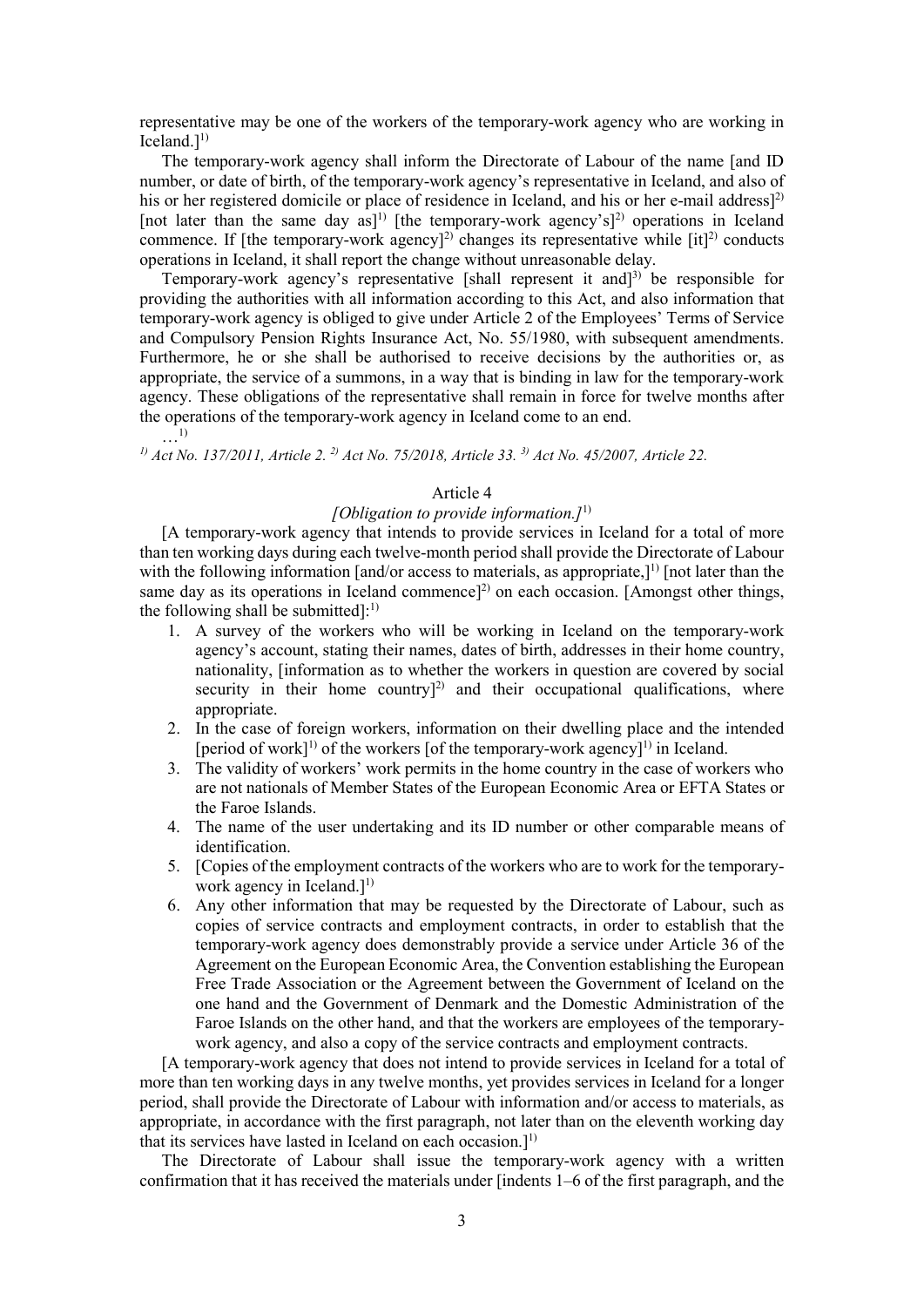temporary-work agency shall deliver the confirmation (*cf.* Article 4 a) to the user undertaking] [not later than two working days after [it receives the confirmation from the Directorate of Labour].<sup>1)</sup>

The temporary-work agency shall inform the Directorate of Labour [about that]<sup>1)</sup> [without reasonable delay]<sup>1)</sup> if changes occur to information it has already submitted to the directorate under the first paragraph of this Article.

[During the time in which a temporary-work agency provides services in Iceland, and for one month after it ceases to provide services in Iceland, it shall at all times have available copies of pay-slips of each of its workers and confirmation that each worker's wages have been paid in accordance with the information stated on the pay-slip, including the wage figure, and also copies of working-time records showing each worker's working time. The temporary-work agency shall deliver the materials named above to the Directorate of Labour not more than two working days after receiving a request for them from the directorate. Not later than the same day that its activities commence in Iceland, on each occasion, the temporary-work agency shall inform the Directorate of Labour of how the directorate can obtain the information listed above. $]^{1)}$ 

[The Directorate of Labour shall deliver information according to indents 1-5 of the first paragraph, and the fourth paragraph, to the appropriate government authorities, such as the police, the tax authorities, the customs authorities, the Social Insurance Administration, the Immigration Agency, the Administration of Occupational Safety and Health and Registers Iceland, providing that what is involved consists solely of information that may be considered as coming under the purview of the relevant authority and thus being of use to it, for example in the course of its legally-prescribed supervisory functions.] $^{1)}$ ]<sup>3)</sup>

*1) Act No. 75/2018, Article 34. 2) Act No. 137/2011, Article 3. 3) Act No. 45/2007, Article 22.*

### [Article 4 a

### *Obligations of user undertakings.*

Before services are provided, user undertakings shall request written confirmation under [the third paragraph of Article 4 from the temporary-work agency that it]<sup>1)</sup> has met its [obligation to provide information]<sup>1)</sup> under Article 4 [not later than [ten]<sup>1)</sup> working days following the commencements in Iceland of the temporary-work agency in question.<sup>2)</sup>

If a temporary-work agency does not comply with a request by a user undertaking under the first paragraph of this Article, the user undertaking shall report this to the Directorate of Labour, submitting information on the name [of the temporary-work agency, its address in Iceland or in its home state and its e-mail address, and also the name of the temporary-work agency's representative and his or her e-mail address]. 1) The report shall state that a temporary-work agency is involved. If the name of [the temporary-work agency's]<sup>1)</sup> senior manager is not known, information shall be given on the name of the person who represents [the temporarywork agency and his/her e-mail address $l^{(1)}$  The user undertaking shall provide the trade union shop steward at the workplace, or the relevant trade union in cases where there is no shop steward at the workplace, with written confirmation [of the temporary-work agency under the third paragraph of Article 4], 1) (*cf.* the first paragraph of this Article), if the shop steward or trade union so requests.] $^{3)}$ 

[If a user undertaking becomes aware that the temporary-work agency with which it has made a service contract is violating this Act, for example as regards the wages or other terms of service of the workers of the temporary-work agency, the user undertaking shall report this to the Directorate of Labour without unreasonable delay.]<sup>1)</sup>

*1) Act No. 75/2018, Article 35. 2) Act No. 137/2011, Article 4. 3) Act No. 45/2007, Article 22.*

### [Article 4 b]

#### *Liability of the user undertaking.*

The user undertaking shall bear undivided liability under the service contract according to indent 4 of Article 1 c for short-falls on payments of minimum wages and for other payments according to the second paragraph to the temporary-work agency's workers. If the user undertaking is part of a corporate group, the parent company shall bear joint liability together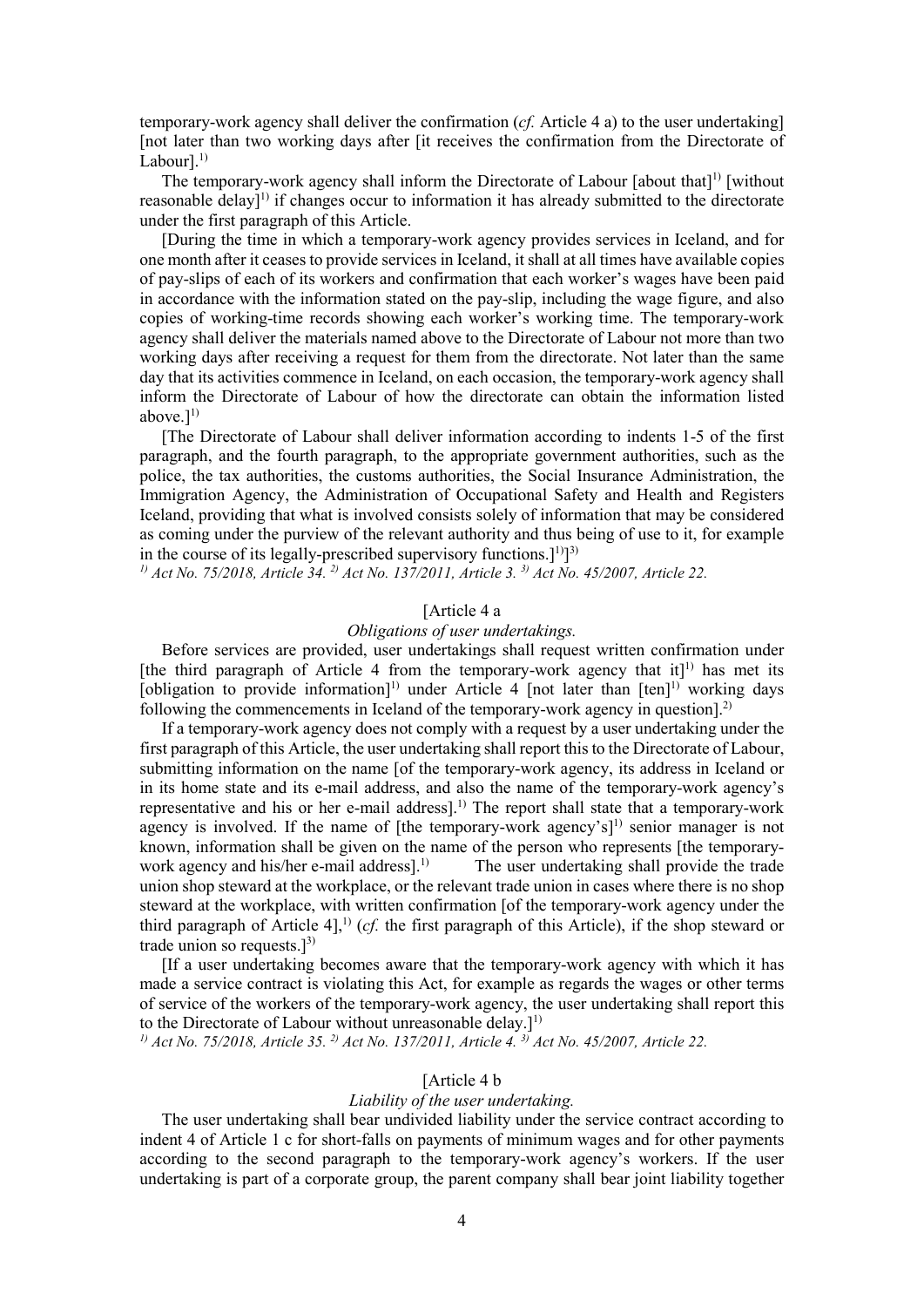with the user undertaking. The same shall apply to another company if it is the director of the user undertaking involved in any given instance.

The user undertaking's liability shall extend to shortfalls on wage payments and terms of service which the worker should have enjoyed as a minimum (*cf.* Article 5 a) during the time when he or she carried out work for the user undertaking, and also shortfalls on the payment of wage-related expenses. The liability shall not extend to shortfalls on the payment of vacation pay.

A claim in respect of shortfalls on payments under the second paragraph shall be received by the user undertaking within four months of the due date of the payment of the relevant claim. If the user undertaking knew, or should have known, of an obvious failure on its part to make full payment under the second paragraph, the liability period of the user undertaking may be extended by a court decision to as much as twelve months. A claim shall be regarded as having been received by the user undertaking when the worker presents a written demand to the user undertaking, either electronically or on paper, for the shortfall on payments of wages and/or other shortfalls on payments under the second paragraph, stating, amongst other things, in what the non-performance by the temporary-work agency consists, including when the claim in question was due for payment and how the worker wishes the user undertaking to send its reply. A claim shall also be regarded as having been received by the user undertaking if the consultative committee (*cf.* the second paragraph of Article 2 of Act No. 55/1980, on Workers' Wages and Terms and Obligatory Pension Rights Insurance) has notified the user undertaking of shortfalls in the payments made by the undertaking according to the second paragraph in respect of the temporary-work agency's worker.

The user undertaking shall inform the relevant temporary-work agency of the claim received under the third paragraph without unreasonable delay and call on the temporary-work agency to pay the claim or, alternatively, to state its position with regard to the claim within seven working days of receipt of the call for payment of the claim. If the user undertaking considers there to be any doubt as to the legitimacy of the claim, or if it intends to seek the comments of the consultative committee (*cf.* the fifth paragraph) or to refuse to pay the claim on the basis of exemption from a user undertaking's liability under Article 4 c, it shall inform the temporarywork agency, and the agency worker involved, of this position within seven working days of the expiry of the period granted to the temporary-work agency under the first sentence; reasoning, stated in writing, shall accompany the user undertaking's statement of its position. Alternatively, the user undertaking shall pay the claim in question within 24 working days of receiving it.

The user undertaking and the temporary agency worker may request the comments of the consultative committee (*cf.* the second paragraph of Article 2 of Act No. 55/1980, on Workers' Wages and Terms and Obligatory Pension Rights Insurance) on the legitimacy of a claim under the third paragraph within seven working days of the expiry of the period granted to the temporary-work agency under the first sentence of the fourth paragraph, and the consultative committee's comment shall be made available within seven working days of its being requested. If a user undertaking or a worker makes use of the authorisation under the first sentence, the user undertaking shall make its position on the claim known afresh to the temporary-work agency and the worker involved within three working days from the time when the user undertaking receives the comments of the consultative committee.

The user undertaking may deduct from its payment to the temporary-work agency a sum equivalent to the costs incurred by the user undertaking in connection with the payment of the claim under the third paragraph, including those associated with the payment of interest, collection charges and legal fees, as appropriate.

If a temporary agency worker brings an action before a court in Iceland in connection with a user undertaking's liability, he or she shall do so within eight months of the date when the user undertaking's position on the claim in question was made known (*cf.* the fourth paragraph), in addition to which the worker shall also summons the temporary-work agency involved where the user undertaking has its venue.

Where personal data is involved, including personal data of a sensitive nature, in the sense of the term as used in the Act on the Protection of Privacy as regards the Processing of Personal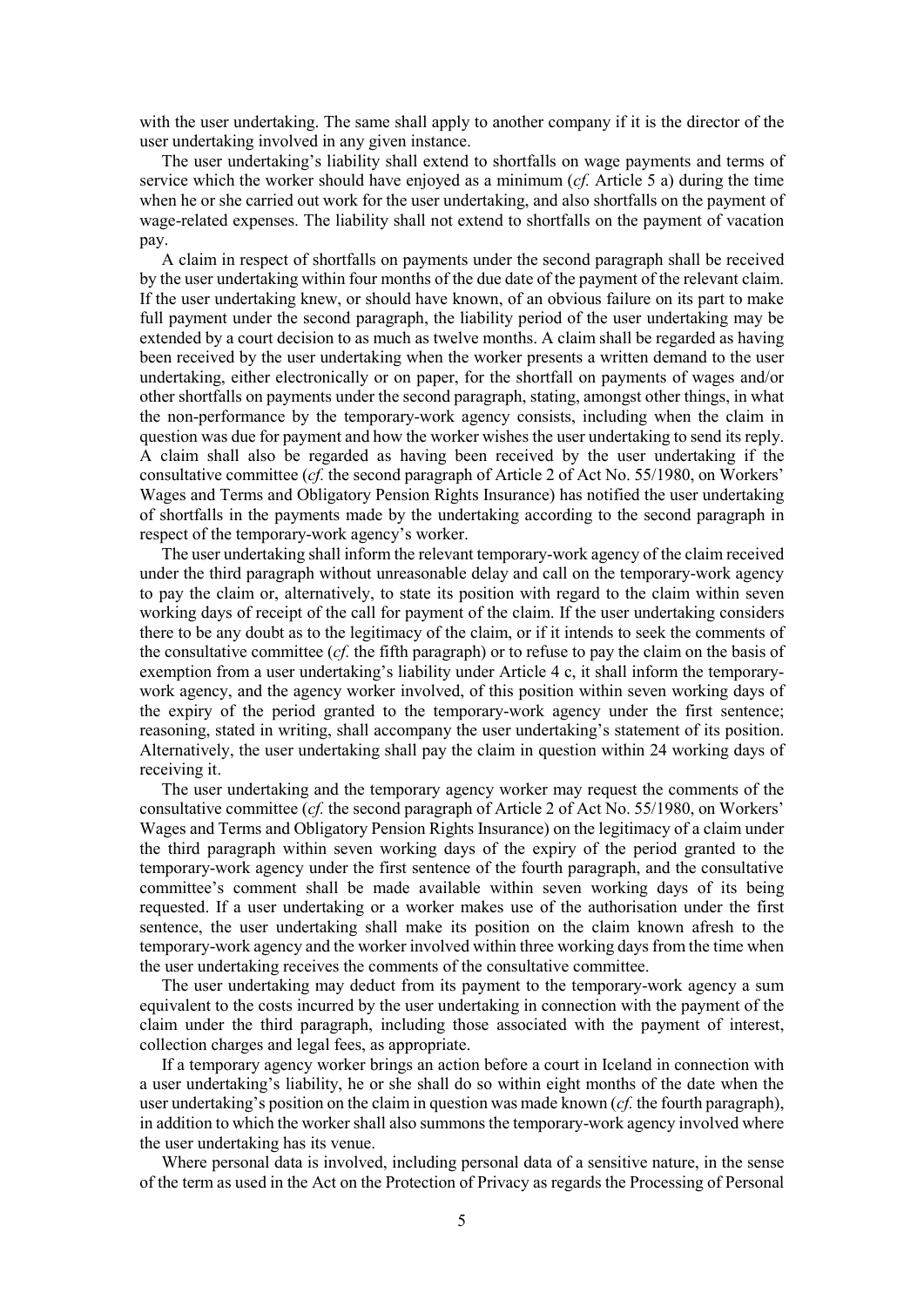Data, the provisions of that act shall apply to the handling of such data, including its processing and storage.]<sup>1)</sup>

*1) Act No. 75/2018, Article 36.*

### [Article 4 c

### *Exemption from liability of the user undertaking.*

Notwithstanding the user undertaking's liability under Article 4 b, it may refuse to pay a claim arising from shortfalls on payments (*cf.* the second paragraph of Article 4 b) in the following instances:

- a. When the temporary-work agency hires workers out to a user undertaking for a total of less than ten working days during a twelve-month period.
- b. In the case of claims by the managing director, board directors or owners of the temporary-work agency in question, and also claims by their spouses or other relatives of the parties named above, or by other persons who are so closely connected with them that it is possible to demonstrate that their claims are illegitimate in view of the connections between them.
- c. When the user undertaking has entered into a service contract with a temporary-work agency which a consultative committee (*cf.* the second paragraph of Article 2 of Act No. 55/1980, on Workers' Wages and Terms and Obligatory Pension Rights Insurance) has granted recognition on the basis of collective agreements between the organisations of the social partners, with the limitations involved in these agreements at any given time.
- d. When the user undertaking has, in a demonstrable manner, tried to ensure to the best of its ability that the temporary-work agency will pay its workers wages in accordance with Article 5 a, e.g. by obtaining the following information from the temporary-work agency involved in each instance regarding the temporary agency workers who provide the user undertaking with services in Iceland:
	- 1. each worker's name,
	- 2. a copy of each worker's employment contract,
	- 3. copies of each worker's working-time reports,
	- 4. copies of each worker's pay-slips, and
	- 5. a confirmation that each worker's wages have been paid in accordance with what is stated on his or her pay-slip, including as regards the wage amount.

If a user undertaking requests the above information from the temporary-work agency in question at any given time, the temporary-work agency involved shall be obliged to provide the user undertaking with the information it has requested.

Where personal data is involved, including personal data of a sensitive nature, in the sense of the term as used in the Act on the Protection of Privacy as regards the Processing of Personal Data, the provisions of that act shall apply to the handling of such data, including its processing and storage.

In the event of the insolvency of a temporary-work agency, the Act on the Wage Guarantee Fund shall apply, providing that the conditions of that act are met, in which case the user undertaking's liability according to Article 4 b shall not apply.]<sup>1)</sup> *1) Act No. 75/2018, Article 36.*

### SECTION III

### **General provisions.**

Article 5

### *Prohibition on charging fees*.

A temporary-work agency may not demand payments, make agreements involving payments or accept payments, from its employees in return for offering them or providing them with employment, either at the beginning of their contractual relationship or later.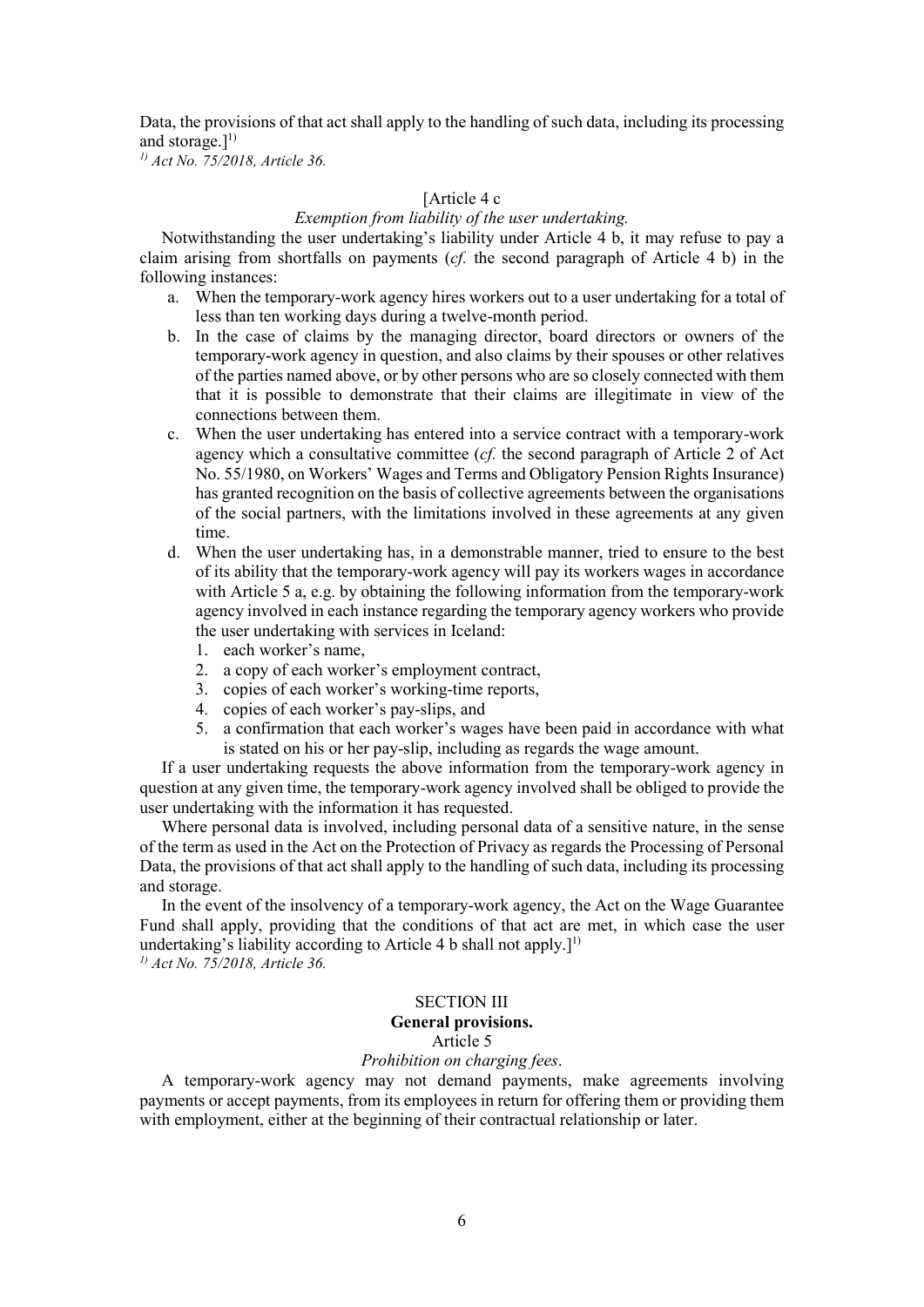### [Article 5 a

During the time in which they work on projects for user undertakings, employees of temporary-work agencies shall enjoy at least the same wages and other terms of service as they would if they had been engaged directly by the user undertakings to do the same work, *cf.* also Article 1 of the Employees' Terms of Service and Compulsory Pension Rights Insurance Act, No. 55/1980, with subsequent amendments.

During the time in which they work on projects for user undertakings, employees of temporary-work agencies shall be granted the same access as that enjoyed by employees of the user undertaking to facilities of all types in the user undertaking, such as canteens and transport, unless any difference in treatment can be justified by relevant considerations. $]^{1}$ *1) Act No. 34/2013, Article 3.* 

### Article 6

#### *Restriction on hiring out employees.*

A temporary-work agency that has engaged a worker who previously worked for [a user company in Iceland<sup>[1]</sup> may not hire the worker out to [the same user company] until six months have elapsed from the expiry of his contractual relationship with [that user company].<sup>1)</sup>

[In exceptional cases, the Directorate of Labour may, on the basis of a reasoned request by a worker, grant an exemption from the first paragraph of this Article. $]^{2}$ 

*1) Act No. 75/2018, Article 38. 2) Act No. 45/2007, Article 22.*

### Article 7

### *Engagement by a user company.*

A temporary-work agency may not restrict the right of an employee who has been hired to a user company to enter into a contractual relationship with that  $[user company]<sup>1</sup>$  at a later date.

[During the time in which they work for a user undertaking, employees of temporary-work agencies shall be given information in good time regarding positions that fall vacant within the user undertaking, including part-time positions, in order that they may have the same chances as employees of the user undertaking of being engaged on a permanent basis. Information of this type may be given in the form of a general announcement in the appropriate place within the user undertaking. $]^{2)}$ 

*1) Act No. 75/2018, Article 39. 2) Act No. 34/2013, Article 4.*

#### Article 8

#### *Written contracts of engagement.*

A temporary-work agency shall make written contracts of employment with its employees. Such contract shall be made in two copies, each party to retain one. Furthermore, written information shall be provided on the tasks that the employee is to be sent to work on in each individual instance before the work commences.

[Temporary-work agencies shall strive to enable their employees to have access to vocational education and training, the intention of this being partly so that employees can improve their skills and so advance and gain mobility in their work. This shall also apply in the time in between periods when employees of temporary-work agencies are engaged on projects for user undertakings. During the time when the employees of temporary-work agencies are engaged on projects for user undertakings, the temporary-work agencies shall also seek to enable them to have access to the vocational education and training intended for the employees of the user undertakings involved. $]^{1)}$ 

*1) Act No. 34/2013, Article 5.* 

#### SECTION IV **Supervision and penalties.** Article 9

# *Monitoring.*

[The Directorate of Labour shall monitor the application of this Act and of regulations issued hereunder.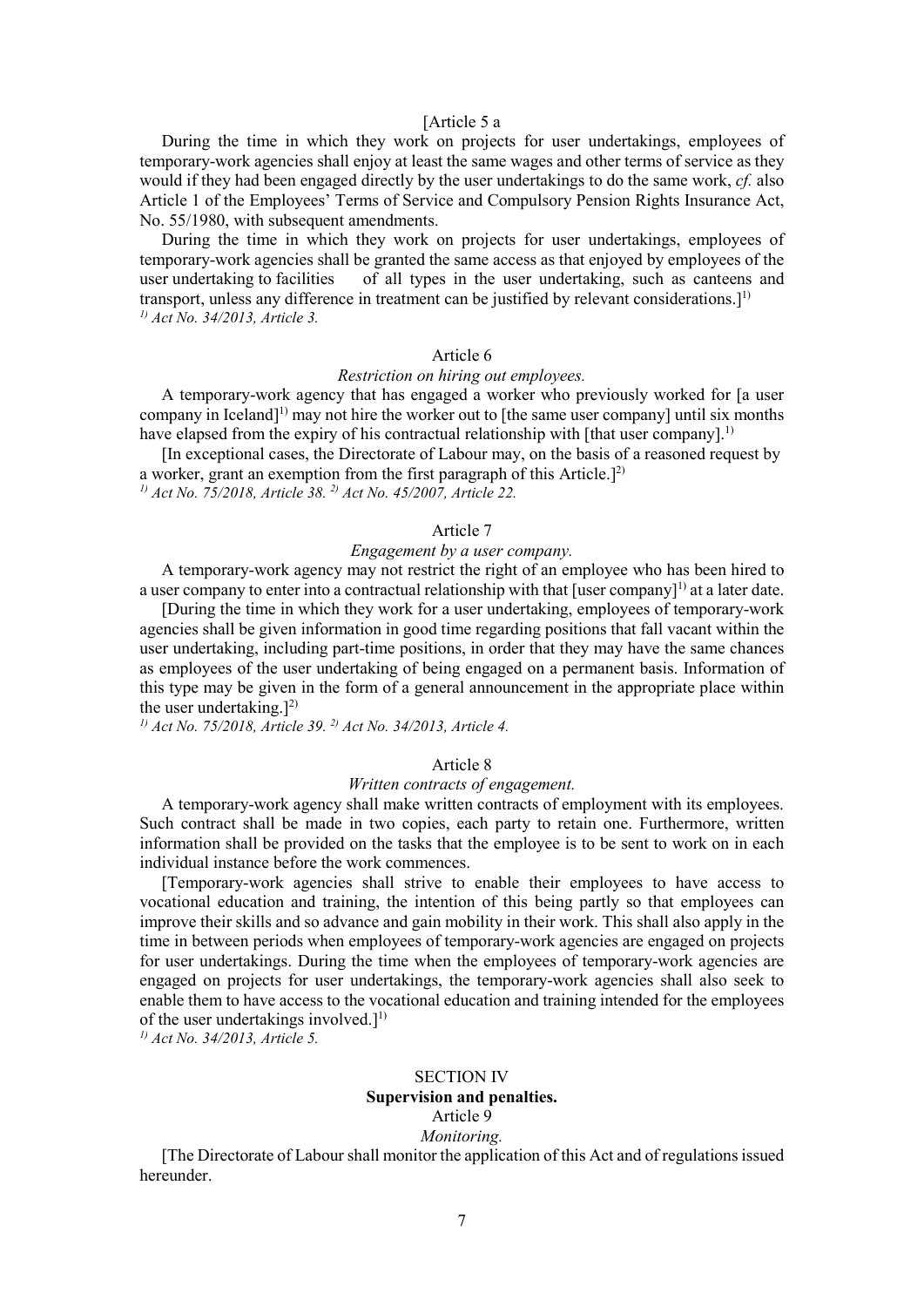Staff of the Directorate of Labour who carry out workplace inspections may, amongst other things, make inspection visits to workplaces, and shall be granted access to the workplaces in question if they so request. When carrying out inspections, they shall show special identification documents issued by the directorate. Staff of the Directorate of Labour may request the assistance of the police when making workplace inspections as described above when this is necessary in the opinion of the directorate.

If the Directorate of Labour receives information indicating that a temporary-work agency has violated the provisions of this Act, it shall be obliged to investigate the matter further. If the directorate comes to the conclusion that the temporary-work agency has violated the provisions of this Act, it shall demand that the temporary-work agency in question operate in conformity with this  $Act.$ <sup>1)</sup>

*1) Act No. 75/2018, Article 40.* 

### Article 10

### *Information for the purpose of monitoring.*

[Temporary-work agencies shall provide the Directorate of Labour with the information and materials that the directorate considers necessary for [monitoring]<sup>1)</sup> the application of this Act, including [copies of service contracts as provided for in indent 4 of Article 1 c, employment contracts, working-time reports and pay-slips, and also confirmation that each worker's wages have been paid in accordance with what is stated on the pay-slip, including as regards the wage amount $]$ .<sup>1)</sup> $]$ <sup>2)</sup>

User undertakings shall also provide the Directorate of Labour with the information and materials relating to the business between the parties that the directorate considers necessary in order to [monitor]<sup>1)</sup> the application of this Act, including service contracts.]<sup>2)</sup>

[Information which user undertakings and temporary-work agencies are required to provide to the Directorate of Labour under this Act or regulations issued hereunder shall be in writing, either in electronic form or on paper. When materials are delivered in a language other than Icelandic or English, they shall be accompanied by translations into Icelandic or English. Notwithstanding this requirement, the Directorate of Labour may, in exceptional cases, decide to accept materials in a language other than Icelandic or English, e.g. when, in its opinion, there is no need to have them translated.

The Directorate of Labour may obtain and disseminate information to the extent that it is permitted to do under this Act, either electronically or in another manner decided by the directorate.

If the Directorate of Labour receives information under this Act which indicates that provisions of Icelandic laws or regulations are being violated, it shall be obliged to deliver this information to the appropriate government authority without unreasonable delay.

In those instances where the Directorate of Labour does not have the information which, in its opinion, is necessary for it to monitor the implementation of this Act in accordance with the first paragraph of Article 9, it shall request such information from the government authorities or the monitoring officers of the organisations of the social partners (*cf.* the Act on Workplace ID Cards and Workplace Inspection) as may be of use to the directorate, e.g. in assessing whether the provisions of this Act have been violated, including information on the names and ID numbers of temporary-work agencies and information on wage payments to workers, and the relevant parties shall be obliged to give the Directorate of Labour the information requested if they possess it. If government authorities or the monitoring officers of the organisations of the social partners receive information indicating that this Act is being violated, they shall be obliged to deliver the information to the Directorate of Labour without unreasonable delay.]<sup>1)</sup>

Employees of the Directorate of Labour may not use their position to obtain [other information]<sup>1)</sup> other than the information that are necessary or may be necessary for the purposes of [monitoring under the first paragraph of Article 9, in the view of the directorate].<sup>1)</sup> [Employees of the Directorate of Labour shall be bound by a non-disclosure (confidentiality) obligation regarding information handled by the directorate under this Act (see, however, the fourth paragraph), and this obligation shall continue in force after they cease working for the directorate. $]^{1)}$ 

*1) Act No. 75/2018, Article 41. 2) Act No. 45/2007, Article 22.*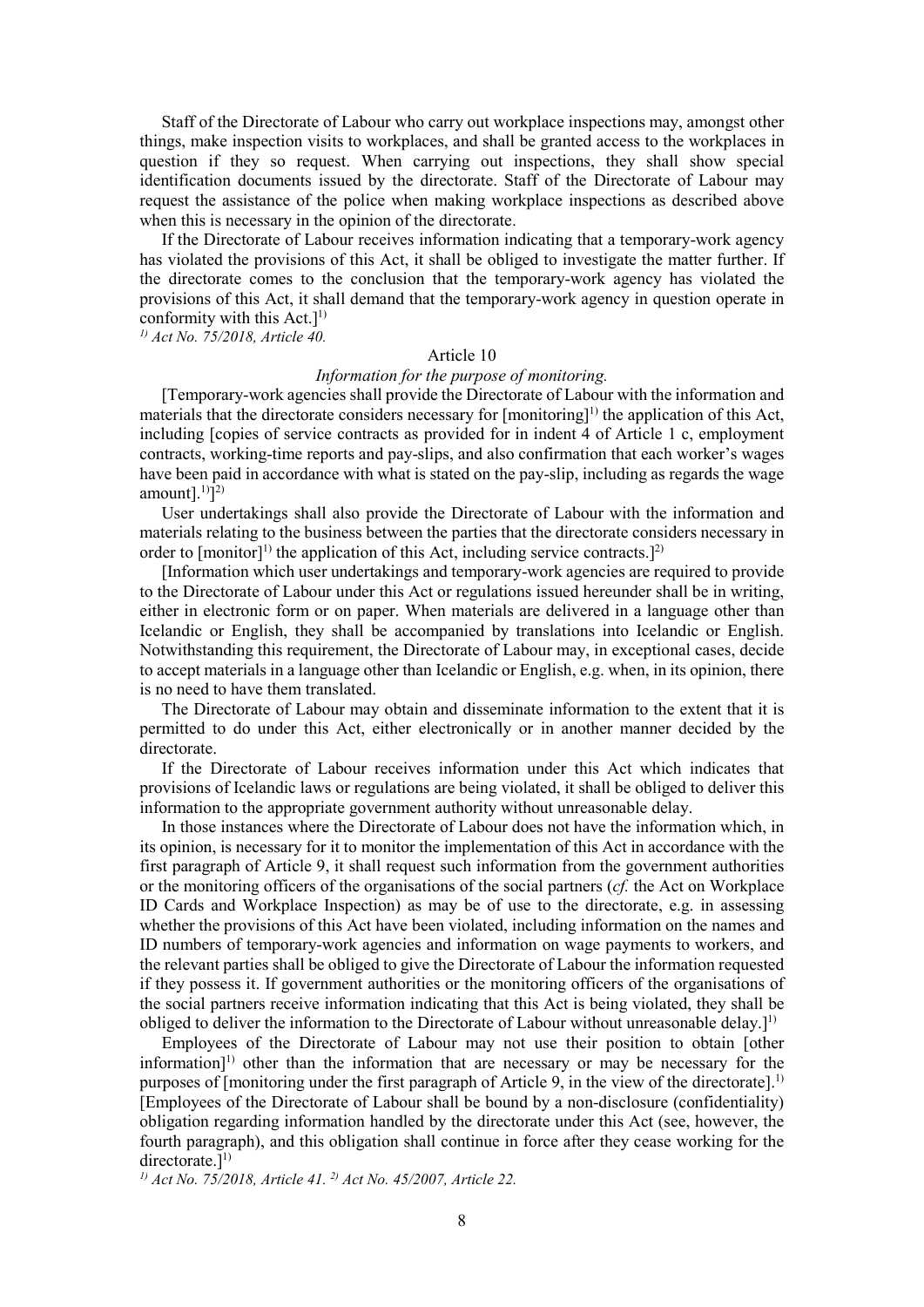#### [Article 10 a

#### *Submission of employment contracts, pay-slips and working-time reports.*

The Directorate of Labour may request the comments of the organisations of the social partners or the relevant trade union, as appropriate, as to whether the substance of an employment contract, or the information regarding wages stated on the pay-slip of a temporary agency worker, taking into account, amongst other things, what is stated in the worker's working time report, is in conformity with the provisions of the collective agreement applying in the relevant occupation in the area where the worker's work is done.

The Directorate of Labour shall submitt to the organisations of the social partners, or to the relevant trade union in the occupation in question in the area where the temporary agency worker's work is done, copies of the worker's employment contract, pay-slips and workingtime reports, and also of the materials received by the Directorate of Labour that are intended to confirm that the worker's wages have been paid in accordance with what is stated on his or her pay-slips, including as regards the wage amount, when the aforementioned parties request such copies, providing that there is a suspicion that the collective agreement applying in the relevant occupation in the area where the worker's work is done has been violated.

The organisations of the social partners or the relevant trade union, as appropriate, shall handle personal data, including personal data of a sensitive nature, in the sense of the term as used in the Act on the Protection of Privacy as regards the Processing of Personal Data, which is included in the materials of which the aforementioned parties obtain copies under this provision, in accordance with the provisions of that act, e.g. as regards the processing and storage of the data.]<sup>1)</sup>

*1) Act No. 75/2018, Article 42.*

#### Article 11

#### *Temporary suspension of operations.*

If the Directorate of Labour has demanded, with suitable notice, that a temporary-work agency comply with the law, and if nothing has been done to rectify the situation by the deadline granted for doing so, then the Directorate of Labour may demand that the police stop work being done temporarily or close the operations of the temporary-work agency temporarily until the situation has been rectified.

### [Article 11 a

#### *Per Diem Fines.*

If a temporary-work agency does not comply to this Act, the Directorate of Labour may demand that [the temporary-work agency]<sup>1)</sup> in question rectifies the situation within a reasonable period, failing which it will be subjected to *per diem* fines.

[A temporary-work agency on which it is planned to impose *per diem* fines under the first paragraph shall be given a period in which to submit written observations before the decision is taken. The notification from the Directorate of Labour regarding the proposed decision to impose *per diem* fines shall be accompanied by reasoning stated in writing.

Decisions on *per diem* fines under the first paragraph shall be announced in writing and in a verifiable manner to the temporary-work agencies to which they apply, or to their representatives, and shall be accompanied by reasoning stated in writing.

The consequence of a decision on *per diem* fines shall be that the temporary-work agency to which the decision applies shall pay a fine for each day as from and including the beginning of the first working day after it is notified of the decision; this point in time shall also be the due date for payment of the claim. The last day of the fine shall be the day on which, in the opinion of the Directorate of Labour, the deficiencies have been rectified.

*Per diem* fines may amount to as much as ISK 1 million for each day. When deciding the amount of a fine, factors such as the number of workers of the temporary-work agency against which the decision is taken and the scope of the business operations in question shall be taken into account.] $^{1)}$ 

Decisions by the Directorate of Labour to impose per diem fines may be enforced by attachment.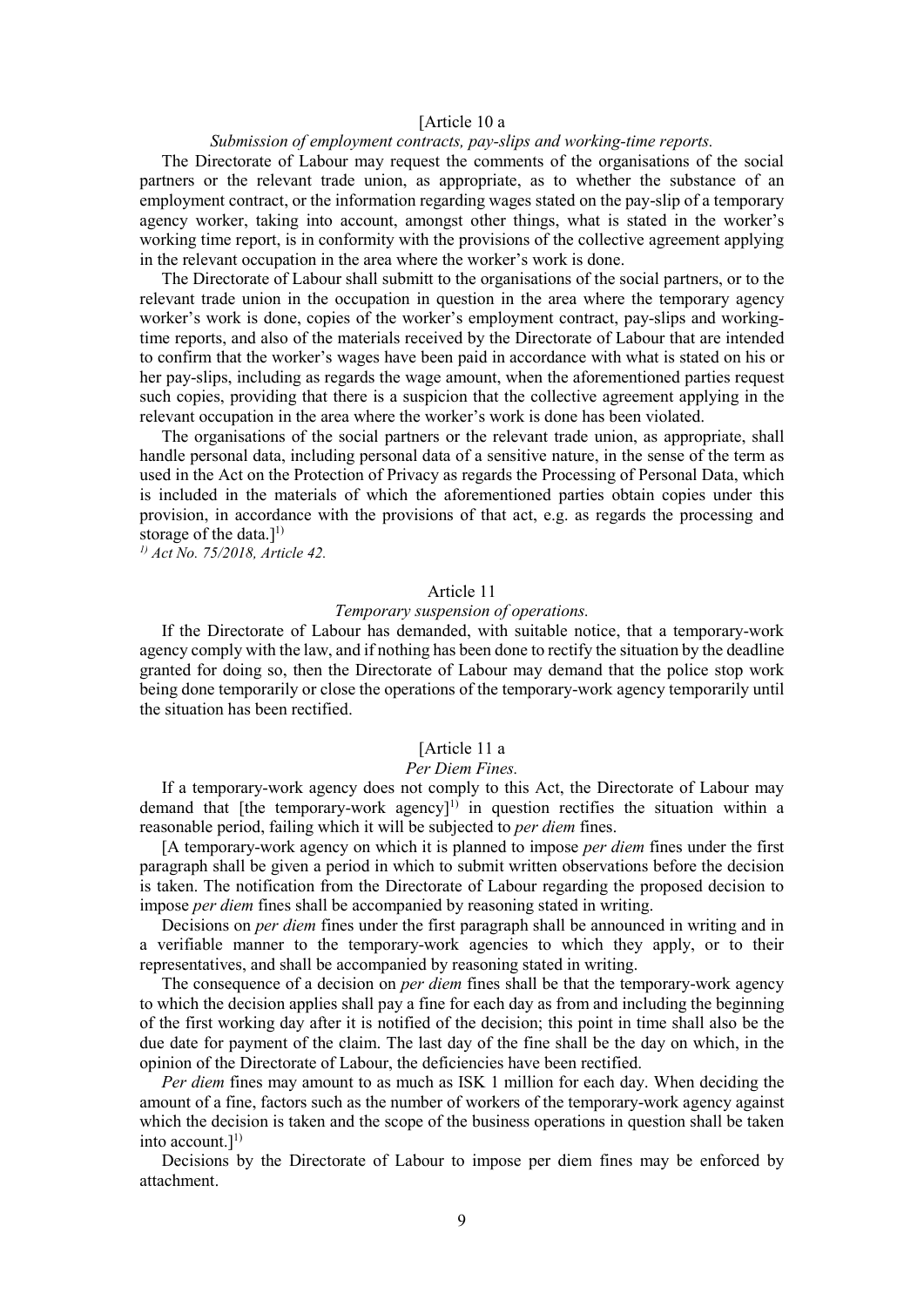Per diem fines shall accrue to the Treasury [after subtraction of imposition and collection  $costs$ ].<sup>1)</sup>

[Other matters concerning decisions by the Directorate of Labour on *per diem* fines shall be subject to the Administrative Procedure Act.] $^{1)}$ ]<sup>2)</sup>

*1) Act No. 75/2018, Article 43. 2) Act No. 137/2011, Article 5.*

### [Article 11 b]

### *Administrative fines.*

The Directorate of Labour may impose administrative fines on a temporary-work agency that fails to provide the directorate with information and/or access to materials in accordance with the second paragraph of Article 3 and the first, second, fourth or fifth paragraphs of Article 4 at the proper time and/or gives the directorate incorrect or unsatisfactory information, in the view of the directorate, irrespective of whether this is done intentionally or through negligence on the part of the temporary-work agency.

Administrative fines may amount to as much as ISK 5,000,000.

When administrative fines are determined, consideration shall be given, amongst other things, to the seriousness of the violation, how long it has lasted, whether it is a repeated violation and whether the party committing the violation has shown a willingness to collaborate with the investigation. Consideration shall also be given to whether the violation may be seen as having been committed to serve the interests of the temporary-work agency.

Decisions on administrative fines shall be announced in writing and in a verifiable manner to the temporary-work agencies to which they apply, or to their representatives (*cf.* Article 3), and shall be accompanied by reasoning stated in writing.

The due date for the payment of an administrative fine is 30 days after the decision to impose the fine is taken. If an administrative fine has not been paid within 15 days of the due date, arrears interest shall be paid on the fine amount as from the due date. Decisions on the imposition of arrears interest, and calculation of arrears interest, shall be subject to the Interest and Indexation Act.

The Directorate of Labour's authorisation to impose administrative fines under this provision shall expire when five years have elapsed since the end of the conduct described in the first paragraph.

Administrative fines shall be paid to the Treasury following deduction of the cost of their imposition and collection.

Decisions by the Directorate of Labour to impose administrative fines are enforceable. Other matters concerning decisions by the Directorate of Labour on *per diem* fines shall be subject to the Administrative Procedure Act.]<sup>1)</sup>

*1) Act No. 75/2018, Article 44.* 

# Article 12

### *Provision for appeal.*

Appeals against [decisions by the Directorate of Labour under this  $Act]$ <sup>1)</sup> may be lodged with [the Ministry]<sup>2)</sup> within three months of the notification of the decision to the party concerned. An appeal shall be regarded as having been lodged in time if the letter presenting it is received by the ministry, or has been posted, before the deadline expires.

[The Ministry]<sup>3)</sup> shall seek to deliver its ruling within two months of receiving the matter for adjudication.

In other respects, procedure shall be in accordance with the provisions of the Administrative Procedure Act.

*1) Act No. 75/2018, Article 45. 2) Act No. 126/2011, Article 412. 3) Act No. 162/2010, Article 30.* 

### Article 13

#### *Penalties.*

Violations of this Act, or of regulations issued hereunder, shall be punishable by fines unless more severe punishments are prescribed in other statutes.

Fines shall be paid to the State Treasury.

...1)